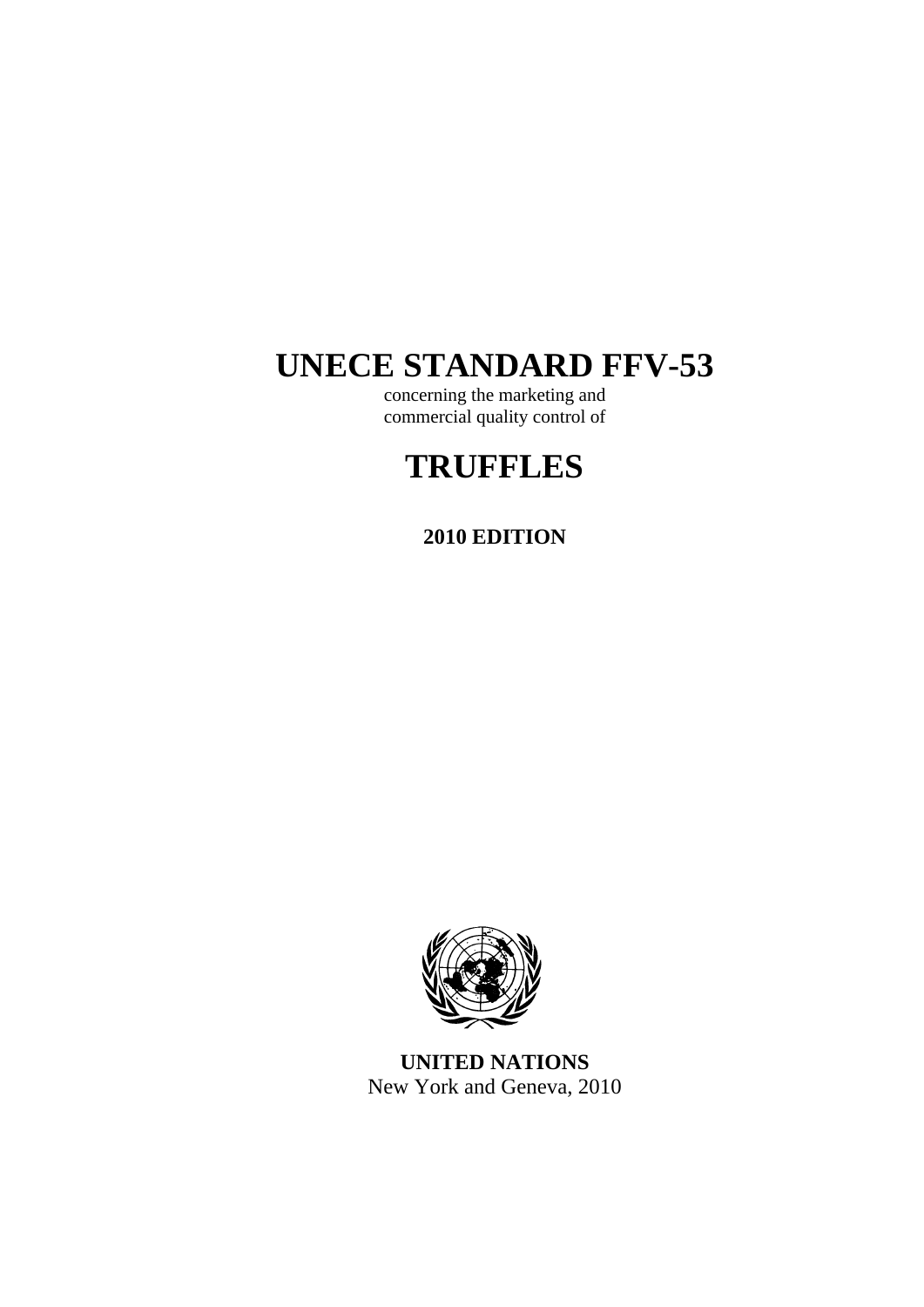#### **NOTE**

#### **Working Party on Agricultural Quality Standards**

The commercial quality standards developed by the Working Party on Agricultural Quality Standards of the United Nations Economic Commission for Europe (UNECE) help facilitate international trade, encourage highquality production, improve profitability and protect consumer interests. UNECE standards are used by governments, producers, traders, importers and exporters, and other international organizations. They cover a wide range of agricultural products, including fresh fruit and vegetables, dry and dried produce, seed potatoes, meat, cut flowers, eggs and egg products.

Any member of the United Nations can participate, on an equal footing, in the activities of the Working Party. For more information on agricultural standards, please visit our website  $\langle$ www.unece.org/trade/agr>.

The present Standard for Truffles is based on document ECE/TRADE/C/WP.7/GE.1/2010/INF.51, reviewed and adopted by the Working Party at its sixty-fifth session.

The designations employed and the presentation of the material in this publication do not imply the expression of any opinion whatsoever on the part of the United Nations Secretariat concerning the legal status of any country, territory, city or area or of its authorities, or concerning the delimitation of its frontiers or boundaries. Mention of company names or commercial products does not imply endorsement by the United Nations.

All material may be freely quoted or reprinted, but acknowledgement is requested.

Please contact the following address with any comments or enquiries:

Agricultural Standards Unit Trade and Timber Division United Nations Economic Commission for Europe Palais des Nations CH-1211 Geneva 10, Switzerland E-mail: agristandards@unece.org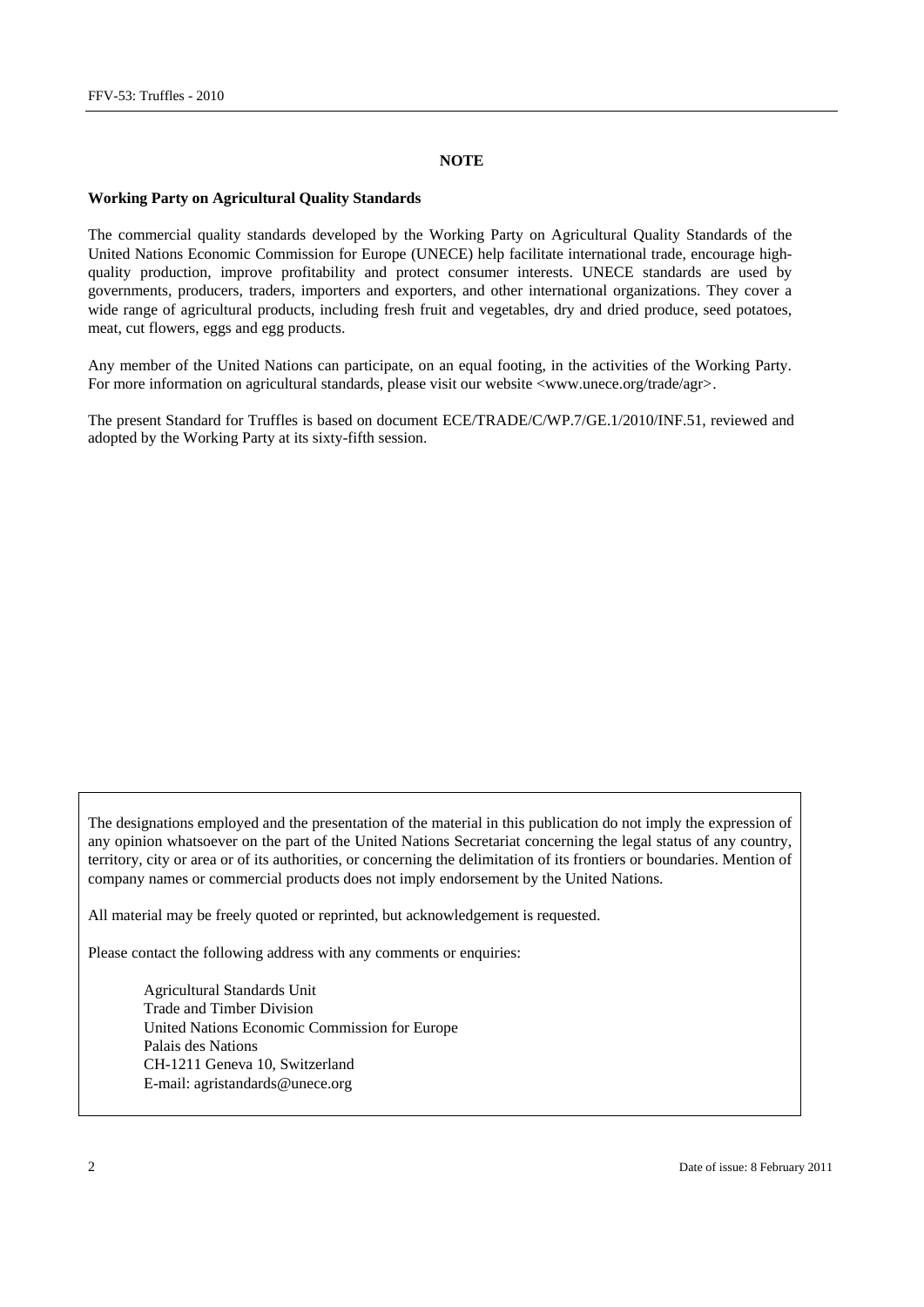# **UNECE Standard FFV-53 concerning the marketing and commercial quality control of truffles**

# **I. Definition of produce1**

This standard applies to ascocarps (fruiting bodies) of truffles of species of the genus *Tuber*, to be supplied fresh to the consumer, truffles for industrial processing being excluded.

A non-exhaustive list of commercialized truffles is presented below.

| <i>Species</i>                                                                                    | Common name                                                                    |
|---------------------------------------------------------------------------------------------------|--------------------------------------------------------------------------------|
| Tuber melanosporum Vittad.                                                                        | Black Perigord truffle                                                         |
| <i>Tuber brumale</i> Vittad.                                                                      | Winter truffle, Violet truffle                                                 |
| <i>Tuber brumale var. moschatum (Bull.) I.</i><br>R. Hall, P. K. Buchanan, Wang $\{?\}\&$<br>Cole | Musky truffle                                                                  |
| <i>Tuber indicum</i> Cooke and Massee                                                             | Winter black truffle                                                           |
| <i>Tuber aestivum</i> Vittad.                                                                     | Summer truffle, Red-grained black truffle,<br>Bagnoli truffle, Italian truffle |
| <i>Tuber uncinatum</i> Chatin                                                                     | Burgundy truffle                                                               |
| <i>Tuber magnatum</i> Picco                                                                       | Piedmont truffle, White truffle                                                |
| <i>Tuber borchii</i> Vittad.                                                                      | Tuscany white truffle, Whitish truffle                                         |
| <i>Tuber macrosporum</i> Vittad.                                                                  | Smooth black truffle                                                           |
| Tuber gibbosum Harkn.                                                                             | Oregon white truffle                                                           |

# **II. Provisions concerning quality**

The purpose of the standard is to define the quality requirements for truffles at the exportcontrol stage, after preparation and packaging.

However, if applied at stages following export, products may show in relation to the requirements of the standard:

- a slight lack of freshness and turgidity
- for products graded in classes other than the "Extra" Class, a slight deterioration due to their development and their tendency to perish.

<sup>&</sup>lt;sup>1</sup> All information on Latin names is taken from Index Fungorum. See www.indexfungorum.org.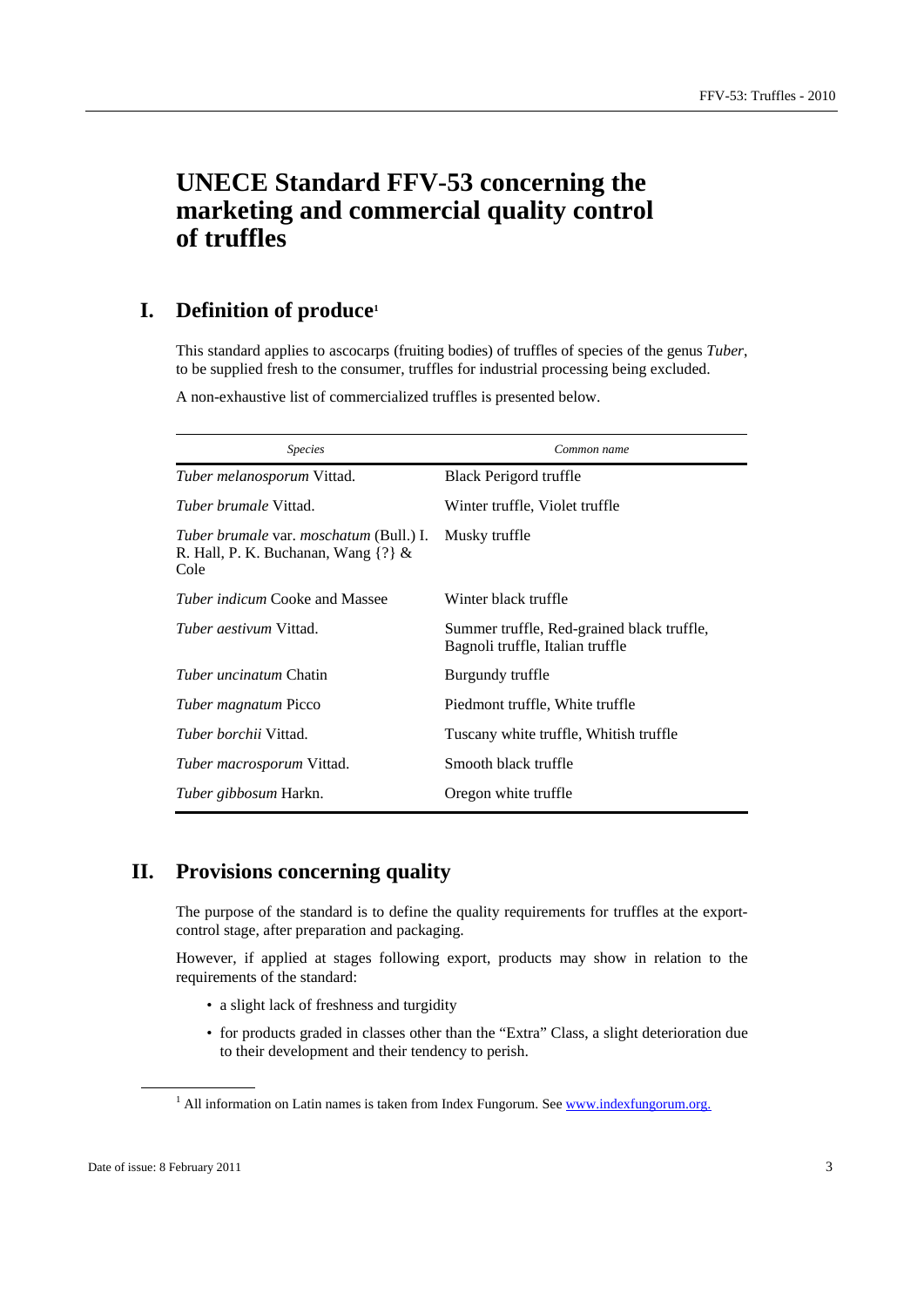The holder/seller of products may not display such products or offer them for sale, or deliver or market them in any manner other than in conformity with this standard. The holder/seller shall be responsible for observing such conformity.

#### **A. Minimum requirements**

In all classes, subject to the special provisions for each class and the tolerances allowed, the truffles must be:

- intact; however, a slight superficial cut is not regarded as a defect
- firm
- sound; produce affected by rotting or deterioration such as to make it unfit for consumption is excluded
- clean, practically free of any visible foreign matter; the residual soil rate must not exceed 5 % by weight
- positively identifiable
- practically free from pests
- practically free from damage caused by pests
- free from damage caused by frost
- free of abnormal external moisture
- free of any foreign smell and/or taste.

The development and condition of the truffles must be such as to enable them:

- to withstand transportation and handling
- to arrive in satisfactory condition at the place of destination.

## **B. Maturity requirements**

They must be sufficiently developed, and display satisfactory ripeness.

# **C. Classification**

Truffles are classified in three classes, as defined below:

# **(i) "Extra" Class**

Truffles in this class must be of superior quality. They must be characteristic of the species.

They must have a rounded shape, more or less regular and lobed.

They must be free from defects, with the exception of very slight superficial defects as well as very slight defects in appearance, shape and colour, provided these do not affect the general appearance of the produce, the quality, the keeping quality and presentation in the package.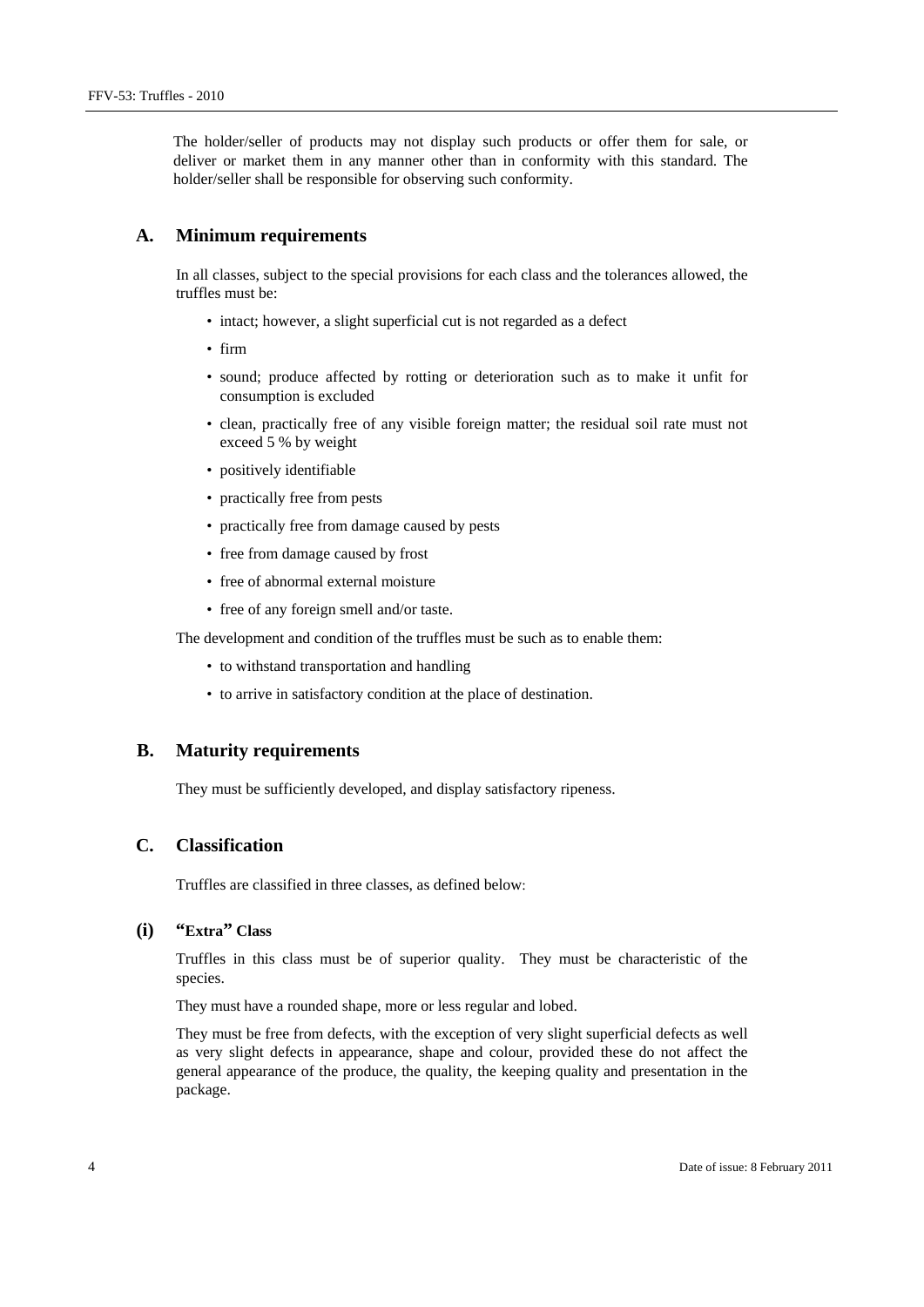#### **(ii) Class I**

Truffles in this class must be of good quality. They must be characteristic of the species.

The following slight defects, however, may be allowed, provided these do not affect the general appearance of the produce, the quality, the keeping quality and presentation in the package:

- a slight defect in shape
- a slight defect in development
- slight defects in colouring
- slight superficial bruising.

#### **(iii) Class II**

This class includes truffles that do not qualify for inclusion in the higher classes but satisfy the minimum requirements specified above.

The following defects may be allowed, provided the truffles retain their essential characteristics as regards the quality, the keeping quality and presentation:

- defects in shape
- defects in development
- defects in colouring
- superficial bruising
- slight superficial damages caused by pests provided they are not developing.

# **III. Provisions concerning sizing**

Size is determined by the weight of the truffle.

The minimum weight shall be

- 20 g for Extra Class
- 10 g for Class I
- 5 g for Class II.

# **IV. Provisions concerning tolerances**

At all marketing stages, tolerances in respect of quality and size shall be allowed in each lot for produce not satisfying the requirements of the class indicated.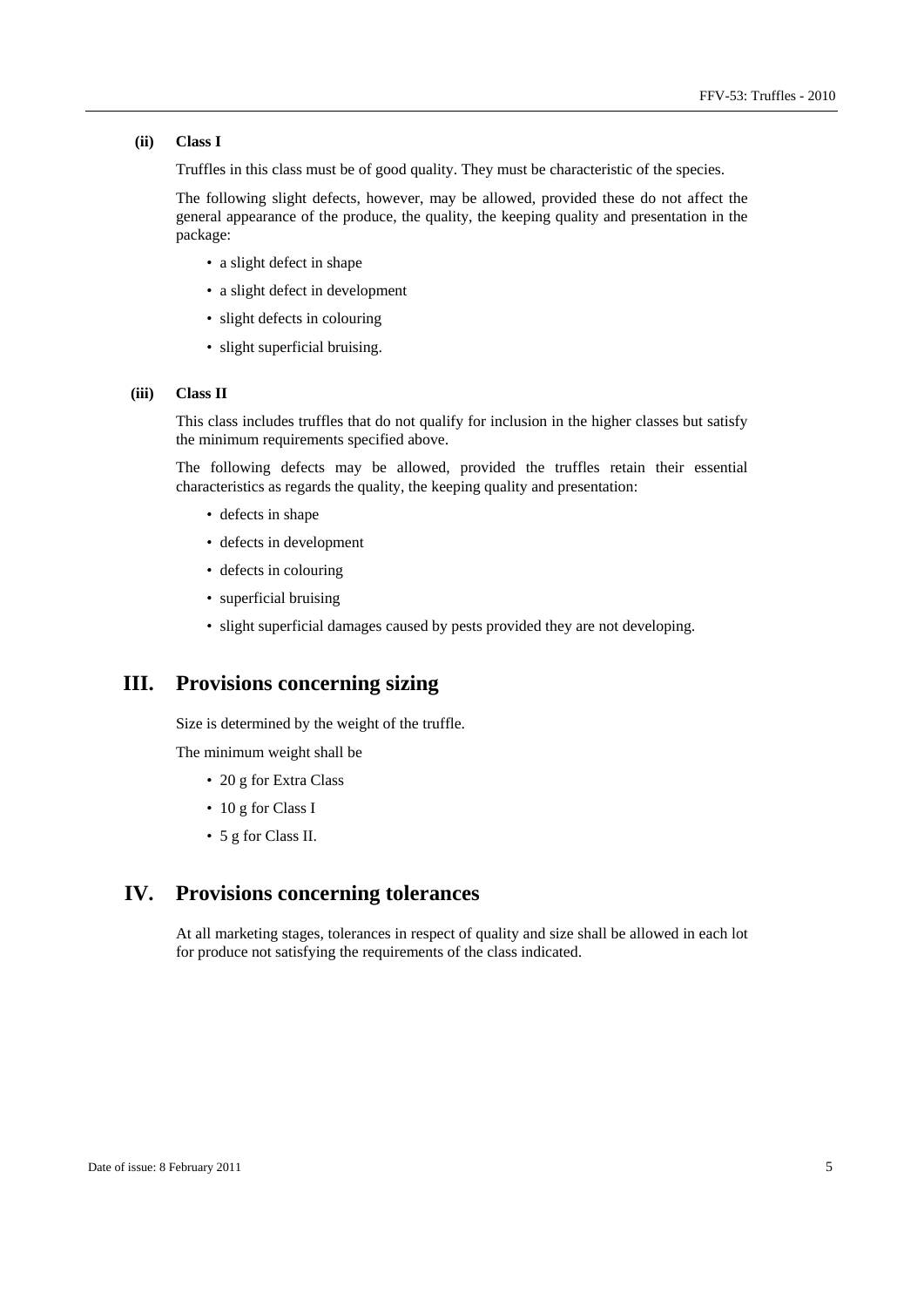# **A. Quality tolerances**

#### **(i) "Extra" Class**

A total tolerance of 2 per cent, by weight, of truffles not satisfying the requirements of the class but meeting those of Class I is allowed. Within this tolerance not more than 0.5 per cent in total may consist of produce satisfying the requirements of Class II quality.

#### **(ii) Class I**

A total tolerance of 5 per cent, by weight, of truffles not satisfying the requirements of the class but meeting those of Class II is allowed. Within this tolerance not more than 1 per cent in total may consist of produce satisfying neither the requirements of Class II quality nor the minimum requirements, or of produce affected by decay.

#### **(iii) Class II**

A total tolerance of 10 per cent, by weight, of truffles satisfying neither the requirements of the class nor the minimum requirements is allowed. Within this tolerance not more than 2 per cent in total may consist of produce affected by decay.

### **B. Size tolerances**

For all classes: a total tolerance of 10 per cent, by weight, of truffles not satisfying the requirements as regards sizing is allowed.

# **V. Provisions concerning presentation**

# **A. Uniformity**

The contents of each package must be uniform and contain only truffles of the same origin, species, quality, size (if sized), maturity, development, and colouring.

The visible part of the contents of the package must be representative of the entire contents.

# **B. Packaging**

The truffles must be packed in such a way as to protect the produce properly.

The materials used inside the package must be clean and of a quality such as to avoid causing any external or internal damage to the produce. The use of materials, particularly of paper or stamps bearing trade specifications, is allowed, provided the printing or labelling has been done with non-toxic ink or glue.

Stickers individually affixed to the produce shall be such that, when removed, they neither leave visible traces of glue nor lead to skin defects.

Packages must be free of all foreign matter.